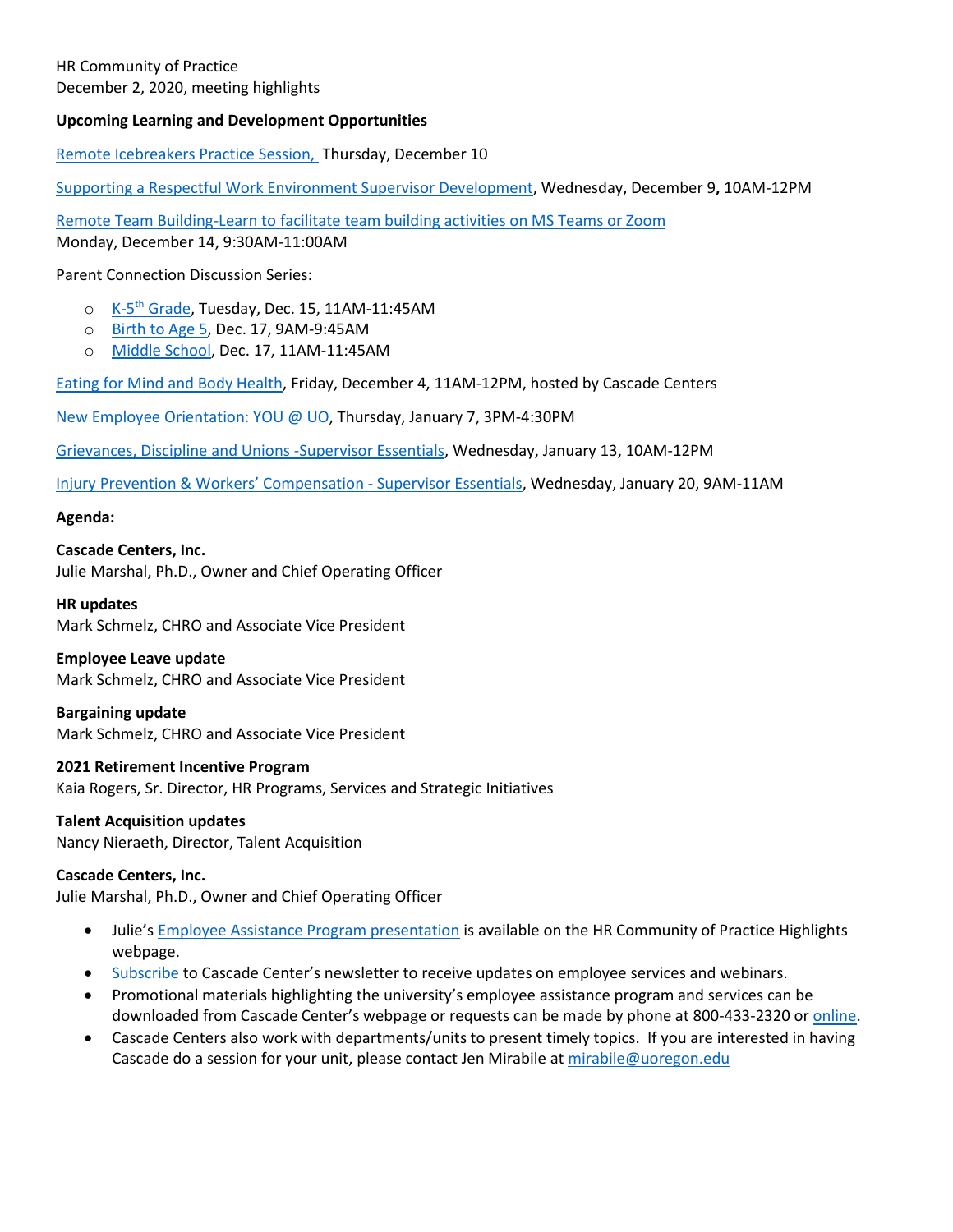## **HR updates**

Mark Schmelz, CHRO and Associate Vice President

- As HR partners and managers this holiday season will be important for you and your employees to recharge after an unprecedented year of change and challenges. Please consider this the best time as an academic institution where things slow down during the month of December to take some time off or to support requests if possible.
- Remember we have created engagement guides for employees and supervisors, and we encourage you to review these tool kits and ideas to engage with your employees. This will be especially meaningful over this holiday season to connect with one another.
	- o Guide to Employee Engagement: Action Steps for Employees <https://hr.uoregon.edu/EEaction-employees>
	- o Guide to Employee Engagement: Action Steps for Supervisors <https://hr.uoregon.edu/EEaction-supervisors>

## **Employee Leave update**

Mark Schmelz, CHRO and Associate Vice President

- [COVID-19 Personal Day of Leave](https://hr.uoregon.edu/programs-services/covid-19-resources/uo-covid-19-personal-day)
	- $\circ$  The university will be providing a COVID-19 personal day to eligible employees to be used in the month of December 2020. **The COVID-19 personal day applies to this year only and must be used by December 31, 2020.** An overview is provided in the link above with more information, including eligibility criteria for this day.
	- $\circ$  The personal day is prorated based on FTE (8 hours for a full work day and prorated hours for the day based on the employee's FTE), similar to the special day of leave (historically referred to as the "governor's special day of leave").
	- $\circ$  Employees obtain supervisor approval for the personal day by following the same process used for other time off requests and the leave should be applied to a single workday.
	- $\circ$  If unused by December 31, the day will expire. The day of leave does not carry forward or add to existing paid leave accruals.
- [COVID-19 Emergency Sick Leave has been extended](https://hr.uoregon.edu/ESL)
	- o Given the continuing pandemic the university will also be extending UO emergency sick leave to June 30, 2021 to ensure this important temporary leave protection continues should you need to care for yourself or others.
	- o This emergency sick leave is available until June 30, 2021, for those employees who have not used their ESL hours.

## **Bargaining update**

Mark Schmelz, CHRO and Associate Vice President

- The university and GTFF have accepted [a Letter of Agreement](https://hr.uoregon.edu/employee-labor-relations/employee-groups-cbas/graduate-teaching-fellows-federation/gtff-letter) (LOA) that provides for a one-year extension of the parties' collective bargaining agreement and addresses several other important issues.
- If you have GTFF employees in your unit please take some time to review th[e Letter of Agreement.](https://hr.uoregon.edu/employee-labor-relations/employee-groups-cbas/graduate-teaching-fellows-federation/gtff-letter)
- The new SEIU collective bargaining agreement went into effect November 1, 2019 and the new [2019-2021](https://hr.uoregon.edu/seiu-cba-2019-2021.pdf)  [version](https://hr.uoregon.edu/seiu-cba-2019-2021.pdf) is now available.